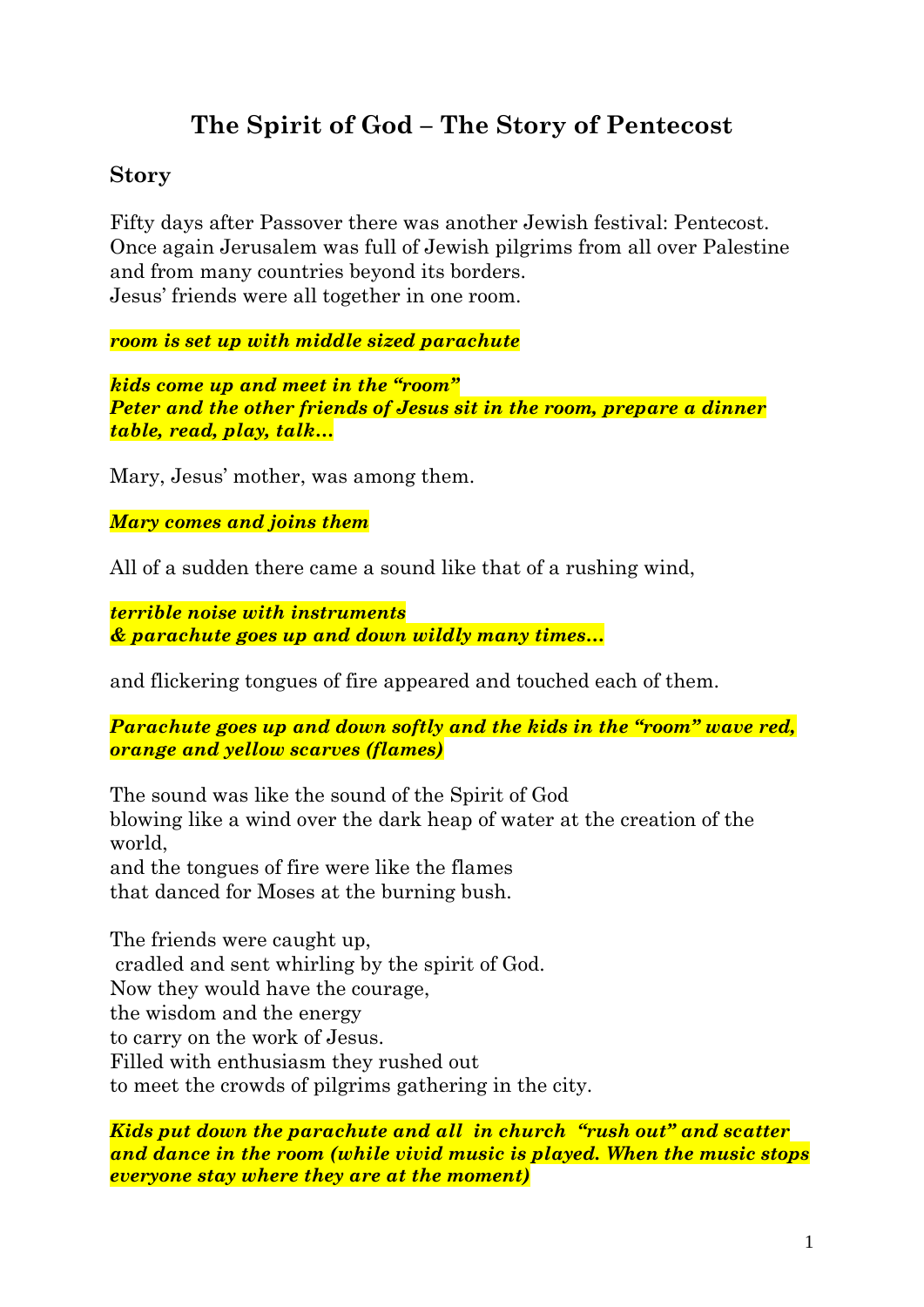The words came pouring out of them, almost as if they weren't speaking them themselves, almost as if angels had crept inside their heads. The Jews who heard them were amazed. They came from so many different places, with so many different languages. And yet they could all understand everything! It was as if each group of them heard the friends speaking in their own native language!

*everybody speaks in their native languages… they take turns saying their sentence so that everyone can hear it: "The spirit of God is in this place!" a microphone is passed from person to person so that as many people as like to speak, can speak the sentence: "The spirit of God is in this place!"*

The people remembered the ancient story of the city of Babel, of how God made its proud builders speak different languages.

They'd come to Jerusalem with a host of different languages, but now they could understand everything. Instead of fights, perhaps there could now be peace, and unity and well-being in place of scattering and ruin.

### *Two tall people hold up a peace flag near the altar…*

Some people however, thought the friends of Jesus were drunk. "They've been drinking too much wine for the festival!" they said. And Peter spoke up for the friends.

#### *Peter goes to the pulpit and speaks…*

### **Peter's Speech**

**"No, we haven't had too much wine. After all, it's only nine o'clock in the morning. No, this is what some of our prophets were looking forward to. They said the days would come when God would pour out his Spirit on everyone, upon men and women, old and young, slaves and free. Then we would see visions and dream dreams, they said. Well, my people, those days have arrived! We have seen those visions! We are dreaming those dreams!**

**This is all because of Jesus of Nazareth. Jesus set people free. He calmed the wild sea when it was driven crazy by dark forces. He sent a man's madness marching into the water. He filled the hungry, gave a blind man his sight and snatched a girl from death. Yet you turned against him, you and your**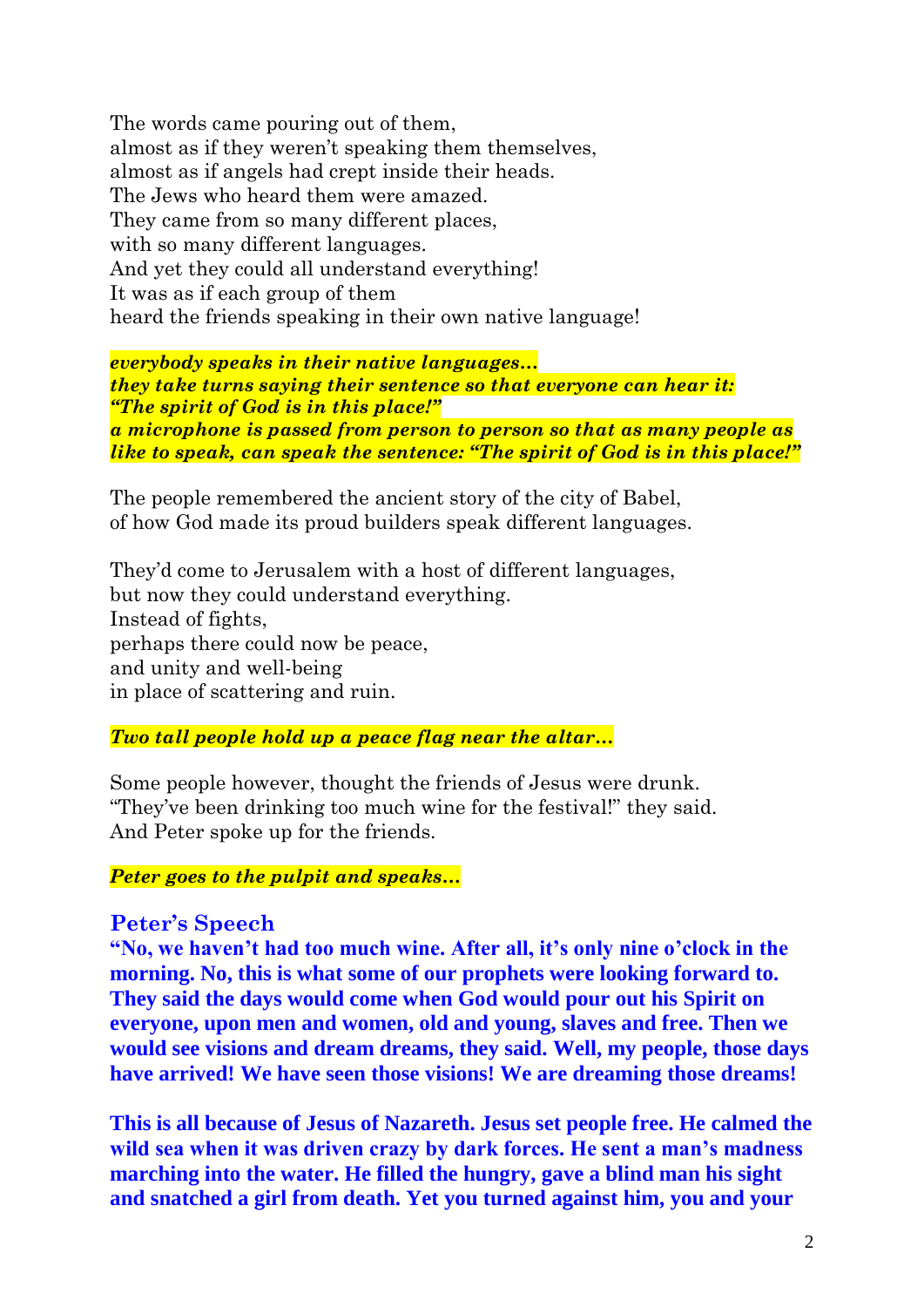**leaders at the temple did not want him. You handed him over to the Romans, and they crucified him.**

**We had thought that this was the end of Jesus. But it wasn't the end at all, but a new beginning. God had set Jesus free from death! And then Jesus became part of the brightness and the mystery of God.** 

**Your leaders, treated Jesus like dirt, but now he shines like the gold of heaven. The Romans treated him like a criminal, yet he showed us all what it really means to be a king!"**

Peter's words cut through to the heart of the people. Deeply touched they asked what they could do in order to get things right again. And Peter said something like:

## **"Bring your sorrow and your guilt to God, and come to us to be baptised. Then you will find the forgiveness of God, as we have, and you will also receive God's Spirit."**

### *Peter leaves the pulpit…*

The people remembered how John the Baptist had baptised people in the river Jordan. They knew that Jesus had been baptised by John. They had heard of the Spirit of God flying to Jesus at his baptism like a bird.

#### *Some people hold up birds…*

And at Pentecost after Peter's speech they realised that they didn't have to go down to the Jordan to be baptised, but that they could have it done right away in the middle of Jerusalem.

They could feel that the Spirit which flew to Jesus, would fly to them too. The first chapter of the Book of Acts tells us that over three thousand Jews were baptised that day. Lots of very poor people joined the church in those days. Everybody pooled together what they had so that nobody suffered or went hungry.

*Bread is shared out among the room so that everybody gets a piece…*